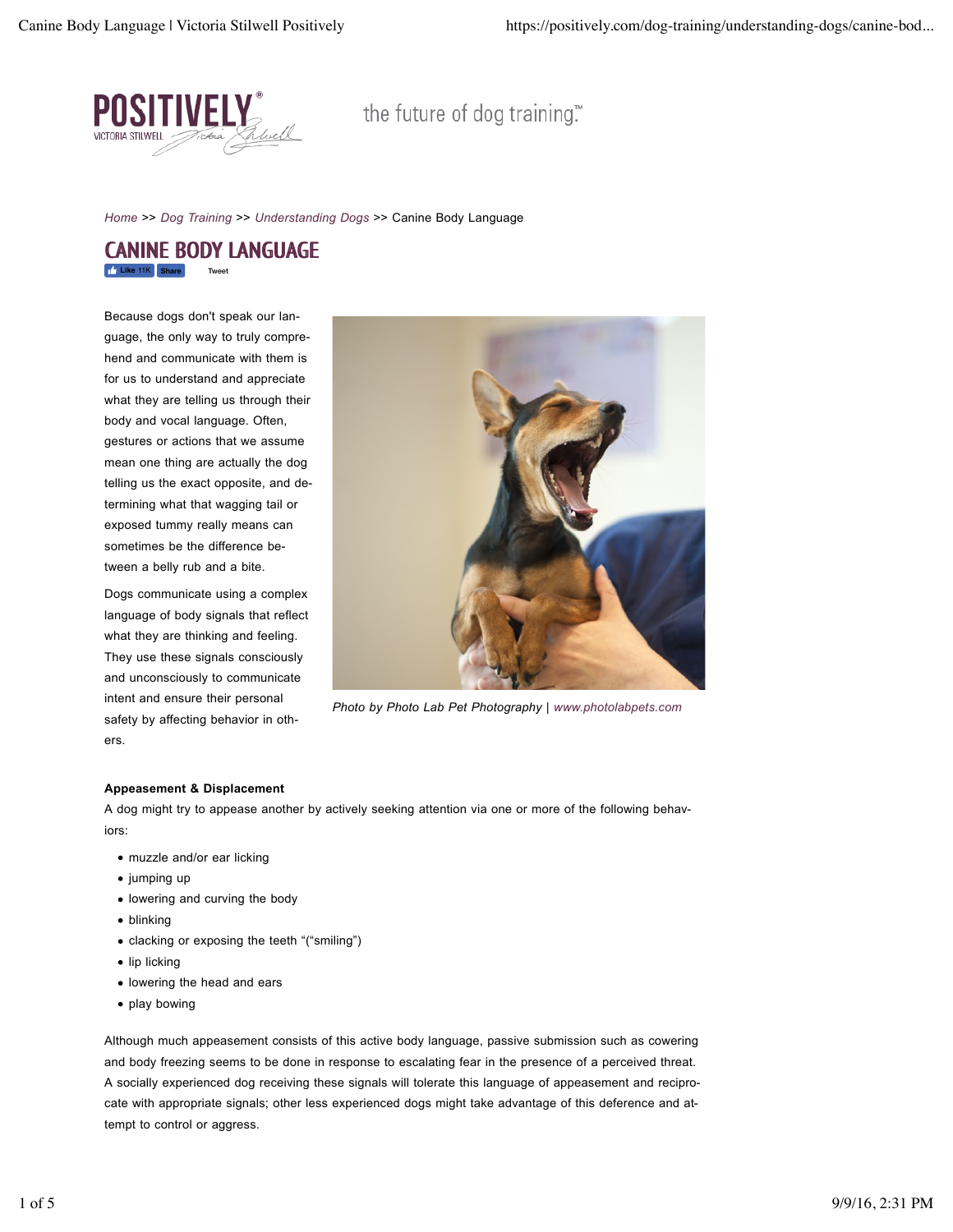In addition to appeasement, dogs also commonly use displacement signals to avoid confrontation. These body signals are used to provide a distraction – a way of covering up what the dog is actually feeling. Yawning, sniffing, scratching, sneezing, and licking are all active behaviors that keep the dog calm and provide a distraction to refocus the attention of others away from him.

#### **Common Body Language**

Any signal that is demonstrated by a particular part of the dog's body must always be read in the context of whatever other body or *vocal language* the dog is communicating. Similar signals have different meanings in different situations, so the position of the body and other vocal signals will help you understand a dog's intent and emotional state.

#### **Stress/Discomfort/Nervousness Language**

*When dogs are stressed* and nervous they exhibit many different kinds of behavior that either help relieve the stress they are feeling or appease a perceived threat. While dogs like humans, yawn when they are tired, they are also much more likely to yawn when they are nervous. Lip licking does not always mean a dog is hungry or has just eaten either, but is a very clear stress signal that is performed when a dog is nervous or experiencing *fear*.

- Yawning can be a sign that a dog is tired, but it also signals stress
- Lip licking or tongue flicking. Dogs lick their lips when nervous
- Brief body freezing the dog is still for a few seconds before reacting
- Body freezing the dog freezes until the threat goes away or he decides to use fight or flight
- 'Whale Eye' the dog turns his head away but keeps looking at the perceived threat, showing the whites of his eyes
- Head turn the dog will turn his head away from a fear source as a gesture of appeasement
- Furrowed brow, curved eyebrows caused by facial tension
- Tense jaw the mouth is closed, and the dog is preparing for action
- Hugging a dog will gain comfort by holding onto his owner
- Low tail carriage indicates discomfort and uncertainty
- Curved tongue the tongue is curved at the edges from tension
- Raspy, dry-sounding panting nervousness reduces saliva production
- Twitching whiskers caused by facial tension
- Shaking caused by adrenaline release
- Drooling stress can also cause excessive salivation
- Lack of focus an anxious dog finds learning difficult
- Sweaty paws dogs sweat through their foot pads
- Piloerection the hair on a dog's neck and spine stands on end (like human goose bumps), making the dog appear bigger while releasing odor from the glands contained in the dog's hair follicles

#### **Appeasement/Deference Language**

Deference language is designed to appease a perceived threat, avoid injury and is crucial for survival. If the dog engages in non-threatening behavior this helps deescalate the negative intentions of another animal or human. Most appeasement behavior is extremely submissive with the dog lowering the body, making it appear smaller and less threatening. Socially appropriate dogs will respond positively to this deference while others often take advantage of what they perceive as weakness.

- Head bobbing or lowering
- Head turning
- Averting eyes
- Lip licking
- Low tail carriage
- Tail tucked between the legs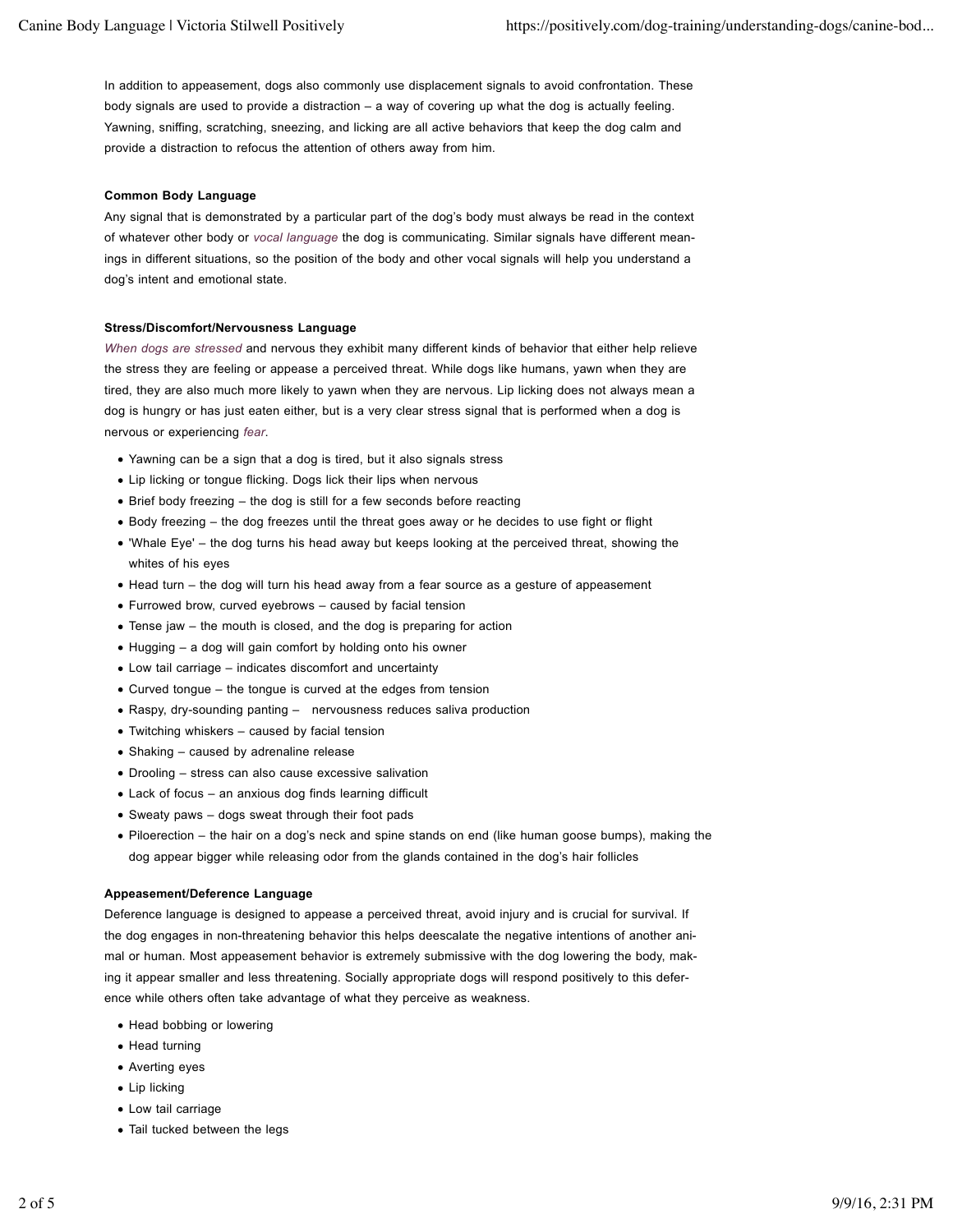- Curved and lowered body
- Stomach flip the dog flips over quickly, exposing his stomach; he is not asking for a belly rub, but signaling that he is withdrawing from interaction

## **Curious/Anticipatory Language**

Dogs are naturally curious animals and the more confident they are, the more they can deal with novelty and change. All dogs will size up any situation to ensure safety using the following language:

- Head cocked to one side or the other
- Front paw lifted anticipating what will happen and what the dog should do next
- Mouth closed sizing up the situation in preparation for action

#### **Displacement Language**

Displacement language helps the dog to self-calm and refocus attention away from them and onto something else. If a perceived or actual threat approaches and the dog is nervous or uncomfortable she will often indulge in behaviors that take the threat's focus away from what could be a negative intention. The threat's attention is diverted onto the behavior the dog is doing, like sniffing the ground or scratching and not actually the dog herself. These behaviors are often performed when the dog needs an outlet for their pent up energy or frustration, but can become compulsive if the outlets are not given. Displacement behaviors can result in compulsive behaviors including excessive spinning or licking.

- Sneezing
- Shaking
- Sniffing
- Nose licking
- Yawning
- Spinning
- Pacing
- Chattering teeth
- Shake off dog will release stress and tension by shaking their bodies as if trying to get water off their backs.

#### **Defensive and Offensive Language**

When a dog has to defend herself from an actual or perceived threat she will demonstrate defensive or offensive language in order to keep herself safe. This language manifests itself in behaviors that encourage a threat to keep their distance. If the threat does not back away and the dog has nowhere to go, defensive behavior will turn offensive and the dog will bite. These behaviors are usually easy to recognize and understand.

- Body leaning forward
- Tense mouth
- Lips pushed forward and vibrating as the dog growls
- Air snapping the dog snaps in the air to warn something to back away
- Snapping with skin contact also a warning to back away
- Fast nip an immediate bite and release with bruising or slight wound, telling a threat to back off
- Deeper bite a dog that bites with more intensity is intending to harm
- Bite and hold intent to harm
- Bite, hold, and shake intent to harm and potentially to kill. Some dogs will bite, hold, shake, and disembowel stuffed toys, simulating the killing of prey; while this is prevalent among dogs with high prey drive, even dogs with low drive can indulge in behavior of this type. If your dog likes to disembowel stuffed toys, this doesn't mean he wants to do the same with people or other animals. Sadie loves to disembowel toys, but she is incredibly gentle with people, especially children.
- Wagging tail again, a wagging tail does not always mean a happy dog
- Hard, staring eyes